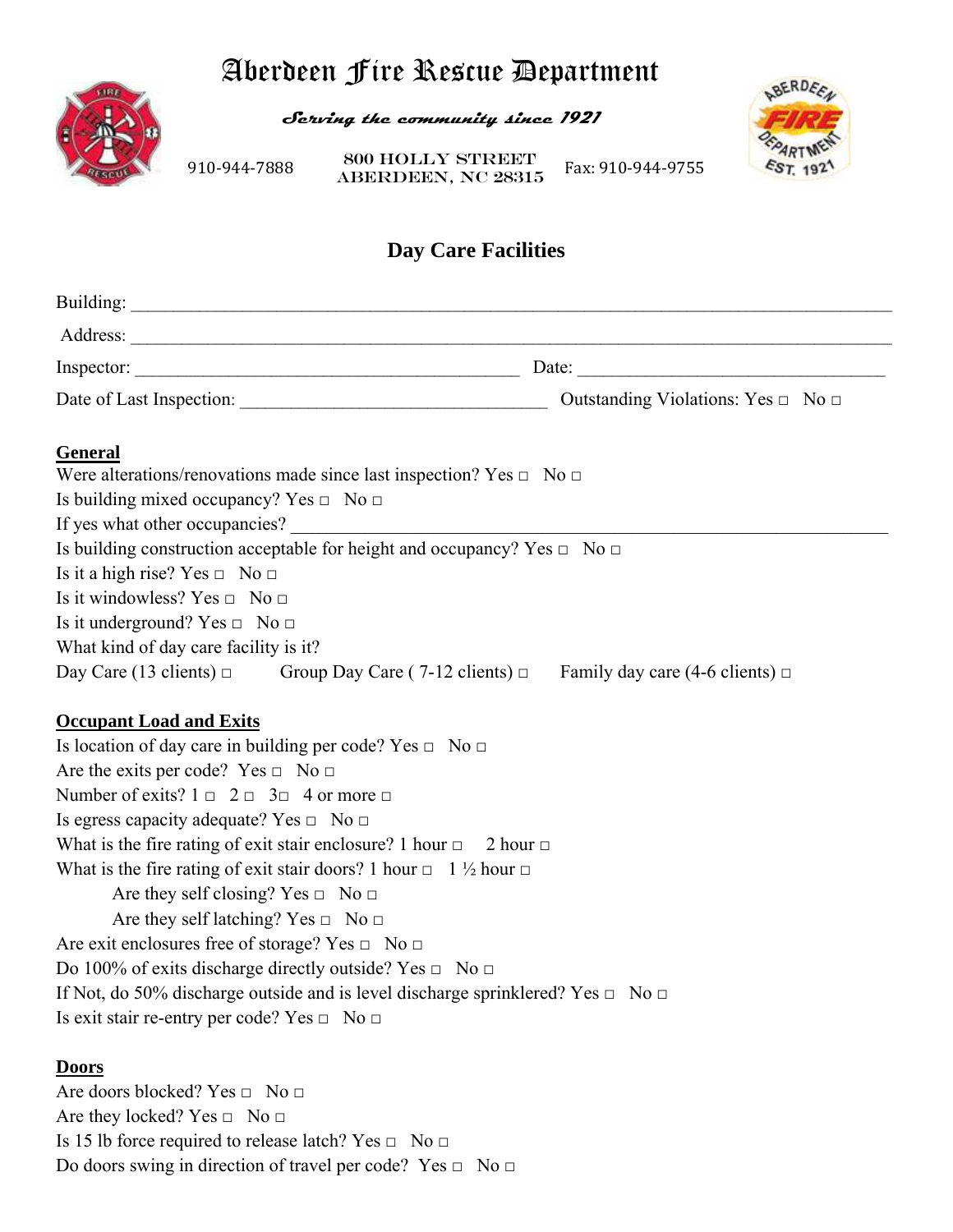## **Doors**

Is there panic hardware per code? Yes  $\Box$  No  $\Box$ 

#### **Egress Arrangement**

Is egress clear and unobstructed? Yes  $\Box$  No  $\Box$ Are dead-end corridors within limits? Yes  $\Box$  No  $\Box$ Is common path of travel within limits? Yes  $\Box$  No  $\Box$ Is travel through intervening rooms okay? Yes  $\Box$  No  $\Box$ Is egress blocked? Yes □ No □ Is aisle width adequate? Yes  $\Box$  No  $\Box$ 

#### **Travel Distance**

Is travel distance per code? Yes □ No □

### **Emergency Lighting**

Is emergency lighting per code? Yes  $\Box$  No  $\Box$ Is it tested monthly? Yes  $\Box$  No  $\Box$ 

### **Exit Marking**

Is exit marking per code? Yes  $\Box$  No  $\Box$ 

#### **Corridors**

Is 1 hour rating required? Yes  $\Box$  No  $\Box$ What is the rating of corridor walls?  $\frac{1}{2}$  hr  $\Box$  1 hour  $\Box$ Is rating of doors 20 minutes? Yes  $\Box$  No  $\Box$ 

#### **Protection of Hazards**

Is kitchen cooking protected? Yes  $\Box$  No  $\Box$ Date kitchen hood and duct last cleaned:

#### **Protection of Vertical Openings**

Are vertical openings enclosed? Yes  $\Box$  No  $\Box$ Are elevators enclosed? Yes  $\Box$  No  $\Box$  N/A  $\Box$ Is atrium per code? Yes  $\Box$  No  $\Box$  N/A  $\Box$ Are 3 levels open per code? Yes  $\Box$  No  $\Box$  N/A  $\Box$ 

#### **Interior Finish**

Is flame spread of wall and ceiling materials per code? Yes □ No □ Are decorations per code? Yes  $\Box$  No  $\Box$  N/A  $\Box$ Are curtains/drapes per code? Yes  $\Box$  No  $\Box$  N/A  $\Box$ 

#### **Special Protection**

Are chutes in good working order: Trash chutes? Yes  $\Box$  No  $\Box$  N/A  $\Box$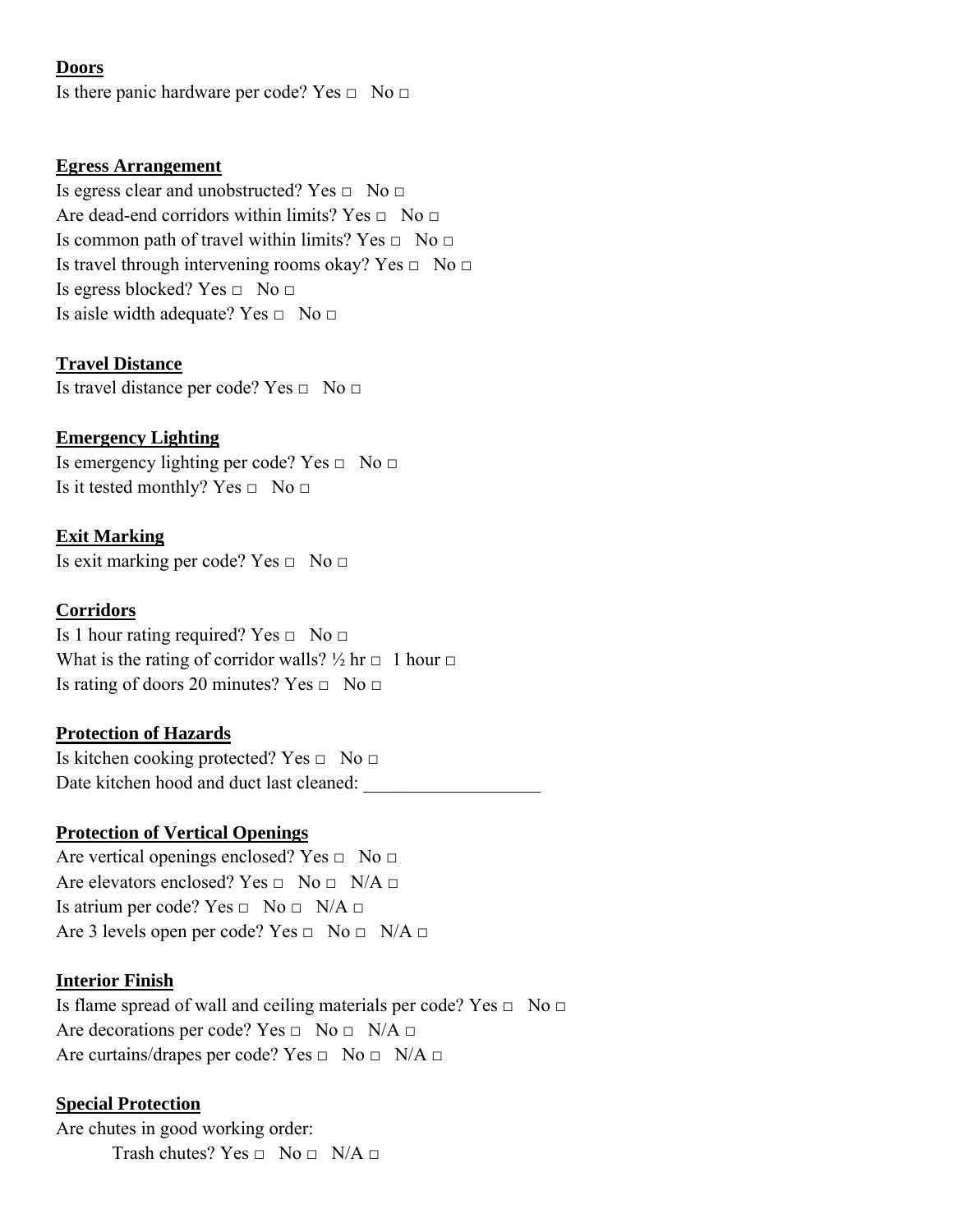Laundry chutes? Yes  $\Box$  No  $\Box$  N/A  $\Box$ Are janitor closets sprinklered? Yes  $\Box$  No  $\Box$  N/A  $\Box$ Are rescue windows in each client occupied room per code? Yes  $\Box$  No  $\Box$  N/A  $\Box$ 

#### **Operating Features**

Is there a written emergency plan? Yes  $\Box$  No  $\Box$ Are drills conducted? Yes  $\Box$  No  $\Box$ Number of drills per school year: Has evacuation relocation area been established? Yes  $\Box$  No  $\Box$ Is any clothing stored in the corridors? Yes  $\Box$  No  $\Box$ Are artwork and teaching materials on walls  $\leq 20\%$  of wall area? Yes  $\Box$  No  $\Box$ Is there a daily inspection of exits? Yes  $\Box$  No  $\Box$ Is there a monthly fire inspection by trained staff? Yes  $\Box$  No  $\Box$ 

#### **Detection and Alarm**

Is there a manual alarm system? Yes  $\Box$  No  $\Box$ Is there a fire detection system? Yes  $\Box$  No  $\Box$ Smoke detectors? Yes  $\Box$  No  $\Box$ Heat detectors? Yes  $\Box$  No  $\Box$ Where: \_\_\_\_\_\_\_\_\_\_\_\_\_\_\_\_\_\_\_\_\_\_\_\_\_\_\_\_\_\_\_\_\_\_\_\_\_\_\_\_\_\_\_\_\_\_\_\_\_\_\_\_\_\_\_\_\_\_\_\_\_\_\_\_\_\_\_\_\_\_\_\_\_\_\_\_\_\_\_\_\_\_ Are there audible alarms? Yes  $\Box$  No  $\Box$ Are there visual alarms? Yes  $\Box$  No  $\Box$ Is there automatic fire department notification? Yes  $\Box$  No  $\Box$ 

#### **Extinguishment**

Are there sprinklers throughout? Yes  $\Box$  No  $\Box$ Partial sprinklers? Yes  $\Box$  No  $\Box$ Where: Is there a water flow alarm? Yes  $\Box$  No  $\Box$ Are valves supervised? Yes  $\Box$  No  $\Box$ Electrical  $\Box$  Locks  $\Box$  Seal  $\Box$ Other extinguishing systems: Type: \_\_\_\_\_\_\_\_\_\_\_\_\_\_\_\_\_\_\_\_\_\_\_\_\_\_\_\_\_\_\_\_\_\_\_\_\_\_\_\_\_\_\_\_\_\_\_\_\_\_\_\_\_\_\_\_\_\_\_\_\_\_\_\_\_\_\_\_\_\_\_\_\_\_\_\_\_ Where: Standpipe? Wet  $\Box$  Dry  $\Box$  None  $\Box$ Fire Pump? Yes  $\Box$  No  $\Box$ Size: \_\_\_\_\_\_\_gpm @ \_\_\_\_\_\_\_\_\_\_psi Date last tested: \_\_\_\_\_\_\_\_\_\_\_\_\_\_\_\_\_\_\_\_ Are fire extinguishers per code? Yes  $\Box$  No  $\Box$ 

#### **Building Utilities**

Are utilities in good working order? Yes  $\Box$  No  $\Box$ Heat: Gas? Yes  $\Box$  No  $\Box$ 

Oil? Yes  $\Box$  No  $\Box$